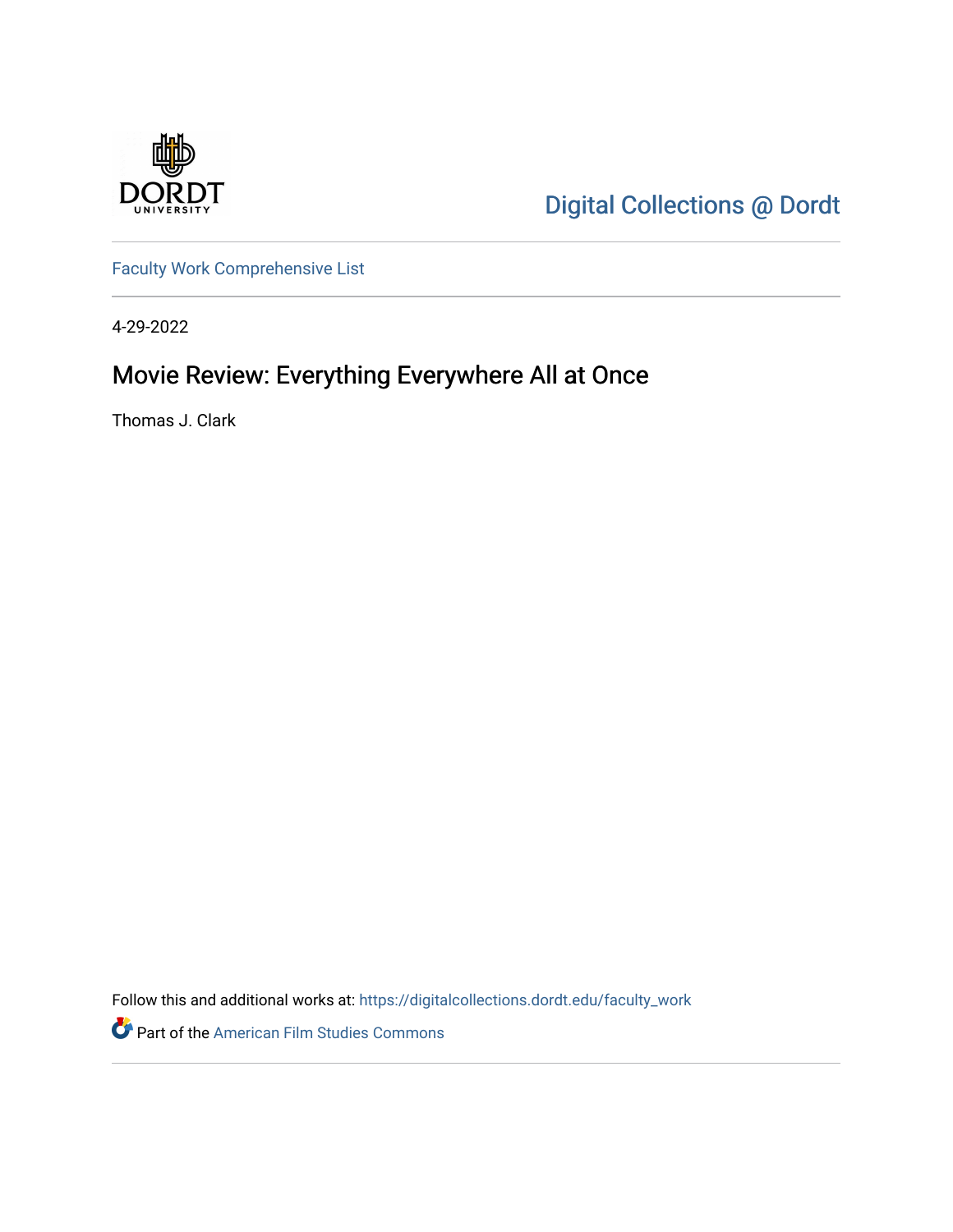### Movie Review: Everything Everywhere All at Once

#### Abstract

"[This movie] takes on tough questions and may yield some valuable answers."

Posting about the movie Everything Everywhere All at Once from In All Things - an online journal for critical reflection on faith, culture, art, and every ordinary-yet-graced square inch of God's creation.

<https://inallthings.org/movie-review-everything-everywhere-all-at-once/>

#### Keywords

In All Things, movie review, Everything Everywhere All at Once, Dan Kwan, Daniel Scheinert

#### **Disciplines**

American Film Studies

#### **Comments**

[In All Things](http://inallthings.org/) is a publication of the [Andreas Center for Reformed Scholarship and Service](http://www.dordt.edu/services_support/andreas_center/) at Dordt [University](http://www.dordt.edu/).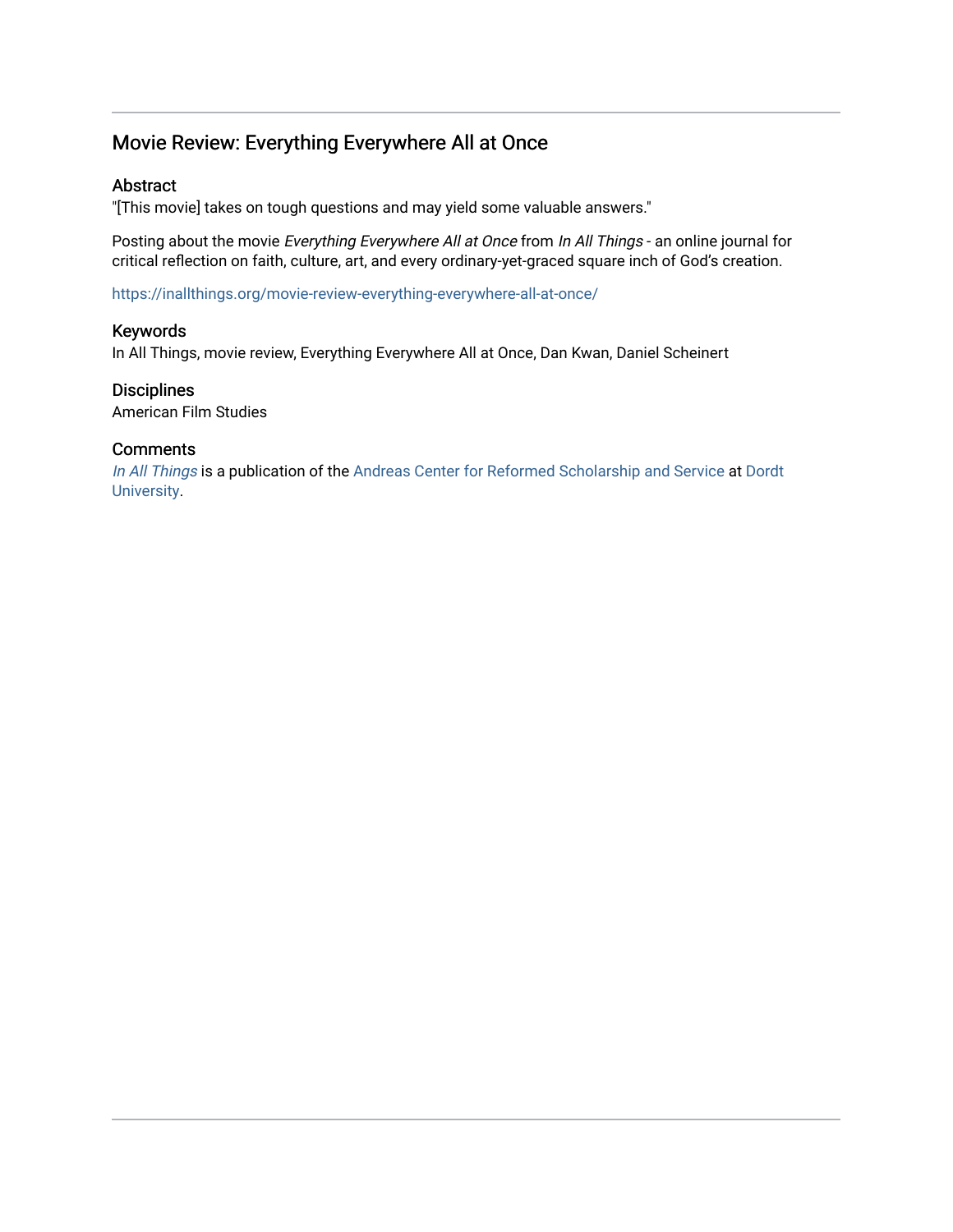## **Movie Review:** *Everything Everywhere All at Once*

### **[Tom Clark](https://inallthings.org/author/tom-clark/)**

**April 29, 2022**

#### **Title:** *Everything Everywhere All at Once*

**Written & Directed by:** Dan Kwan and Daniel Scheinert **Starring:** Michelle Yeoh, Stephanie Hsu, Jamie Lee Curtis, and Ke Huy Quan

I like movies. And it takes a unique cinema experience for me to follow up the watching with a formal reflection and review of the film within days after seeing it. Similarly, because *In All Things* doesn't consistently review films as they are released, reviews here tend to indicate a relevance to the film. This could be because the film is particularly important, excellent, or that the review may serve to draw attention to a film that might otherwise be overlooked. Perhaps if someone had reviewed A24's previous film, *The Green Knight*, it might have received more interest than it garnered last year. While that film was a slow, meditative film about virtue, *Everything Everywhere All at Once* is a fascinating, action-packed exploration of whether the post-modern age has anything to offer contra nihilism. I left the theater wanting to discuss its ideas more than any other movie in recent years.

On the surface the plot is more reminiscent of a Marvel film. Here Michelle Yeoh's character Evelyn, a regular wife, mother, and laundromat owner, is contacted by an alternate version of her husband while she is audited at the IRS. Through this connection she begins to acquire superpowers as she learns that she must save the multiverse of parallel worlds from collapsing into a black hole created by another multiverse-hopping villain. Evelyn's heroic quest comedically sits in tension with her everyday life in her own world. If the film only functioned on this level, its plot would be not too different from the Disney+ series *Loki*. Though it would be simultaneously aligned with the genre of crass, R-rated, superhero films best exemplified by *Deadpool*. To be clear, the R-rating is appropriate and may rightly turn away some viewers. The levity is welcome as the film does explore weighty philosophical questions and was occasionally hilarious – e.g., the ratatouille inspired universe with a racoon chef. However, the surrealism in some cases varied from odd to gross. I think the film could have explored other ways to deliver the needed shock from reality and been the better for it.

Nevertheless, under the surface of *Everything Everywhere All at Once* lies a deep reflection on the meaning of life. Around Evelyn orbits a business that is in hock to the IRS, a father who is continually disappointed with her life choices, a marriage that has become stagnant, and a daughter whose life is diverging from her expectations. These relationships are key to Evelyn's